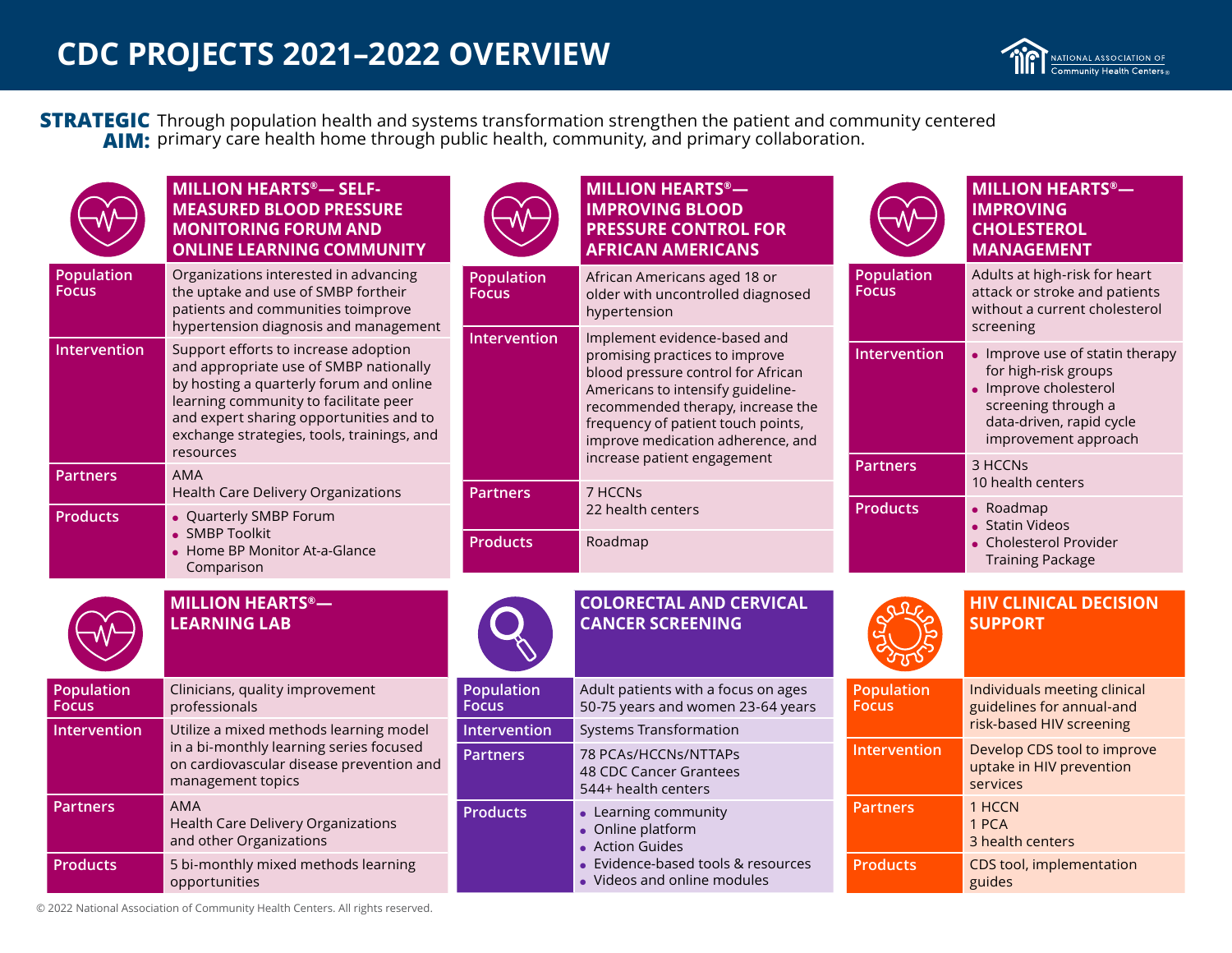# **CDC PROJECTS 2021–2022 OVERVIEW** *(continued)*

NATIONAL ASSOCIATION OF<br>Community Health Centers<sub>®</sub>

| 2 |
|---|
|   |

### **PEDIATRIC WEIGHT MANAGMENT**

| <b>Population</b><br><b>Focus</b> | Children and their families                                                                                                                                                                                                    |
|-----------------------------------|--------------------------------------------------------------------------------------------------------------------------------------------------------------------------------------------------------------------------------|
| <b>Intervention</b>               | Improve capacity for pediatric<br>weight management in health<br>centers<br>• Learning Collaborative<br>• Developing a new quality metric<br>to replace the BMI<br>• Align and harmonize a childhood<br>obesity quality metric |
| <b>Partners</b>                   | 4 PCAs<br>14 health centers                                                                                                                                                                                                    |
| <b>Products</b>                   | Technical expert panel<br>suggestions for pediatric weight<br>and SDOH measure development<br>• Foundational curriculum for<br>establishing a pediatric weight<br>program in health centers                                    |

|                                   | <b>TOBACCO CESSATION</b>                                                                     |
|-----------------------------------|----------------------------------------------------------------------------------------------|
| <b>Population</b><br><b>Focus</b> | Smokers in high burden states                                                                |
| Intervention                      | <b>Population health</b>                                                                     |
| Partners                          | 2 PCAs<br>6 health centers                                                                   |
| <b>Products</b>                   | Summary of lessons learned<br>• Health Center Resource Guide for<br><b>Tobacco Cessation</b> |



### **CONTRACEPTIVE PRACTICE GUIDELINES**

| Population<br>Focus | Women in the peri-partum and post-<br>partum phases of a pregnancy episode                                                                                  |  |  |
|---------------------|-------------------------------------------------------------------------------------------------------------------------------------------------------------|--|--|
| <b>Intervention</b> | Build a continuous quality<br>improvement process to address<br>post-partum follow-up care around<br>the pregnancy and birth encounter<br>informed by eCQMs |  |  |
| <b>Partners</b>     | 3 HCCN <sub>S</sub><br>4 health centers                                                                                                                     |  |  |
| <b>Products</b>     | Post-Partum Care QI Toolkit and<br>Quality improvement toolkit<br><b>Post-Partum GDM Clinical</b><br>intervention implementation<br>guidance                |  |  |
|                     |                                                                                                                                                             |  |  |
|                     | <b>IDENTIFYING</b><br><b>ESSENTIAL WORKERS</b>                                                                                                              |  |  |
|                     |                                                                                                                                                             |  |  |

| <b>Population</b><br><b>Focus</b> | Patients with occupational health risks<br>and conditions                                                                                                                                                 |  |  |
|-----------------------------------|-----------------------------------------------------------------------------------------------------------------------------------------------------------------------------------------------------------|--|--|
| Intervention                      | Implementing key components of the<br>NIOSH Occupational Data for Health<br>model into EHRs and creating health<br>center workflows for occupational<br>health data capture                               |  |  |
| <b>Partners</b>                   | <b>NIOSH</b><br>3 HCCN <sub>s</sub>                                                                                                                                                                       |  |  |
| <b>Products</b>                   | Community health implementation<br>guide for occupational data for<br>health, guidance on identifying<br>essential workers, analyses on<br>essential workers and occupational<br>health in health centers |  |  |

|                                   | <b>ADOLESCENT SEXUAL AND</b><br><b>REPRODUCTIVE HEALTH</b>                                                                         |
|-----------------------------------|------------------------------------------------------------------------------------------------------------------------------------|
| <b>Population</b><br><b>Focus</b> | Adolescents seeking sexual and<br>reproductive health care                                                                         |
| <b>Intervention</b>               | Learning community to pilot the<br>draft QI package<br>Resources to support increased<br>access to ASRH services via<br>telehealth |
| <b>Partners</b>                   | 3 health centers<br>1 county health department                                                                                     |
| <b>Products</b>                   | Revised QI Package<br>Infographic on telehealth<br>Resource on partnerships with<br>youth-serving organizations                    |
|                                   |                                                                                                                                    |
|                                   |                                                                                                                                    |
| <b>SIA</b>                        | <b>ADULT IMMUNIZATIONS</b>                                                                                                         |
| <b>Population</b><br><b>Focus</b> | Patients at risk for complications of<br>preventable illness                                                                       |
| <b>Intervention</b>               | Learning communities and modules<br>to improve actionable data quality,<br>better address SDOH, and share<br>best practices        |
| <b>Partners</b>                   | 10 PCAs and HCCNs<br>80+ health centers<br>10+ federal and public health<br>organizations                                          |

- Communication strategy of best practices
- Social media strategy
- HIT enabled QI training, tools, and resources